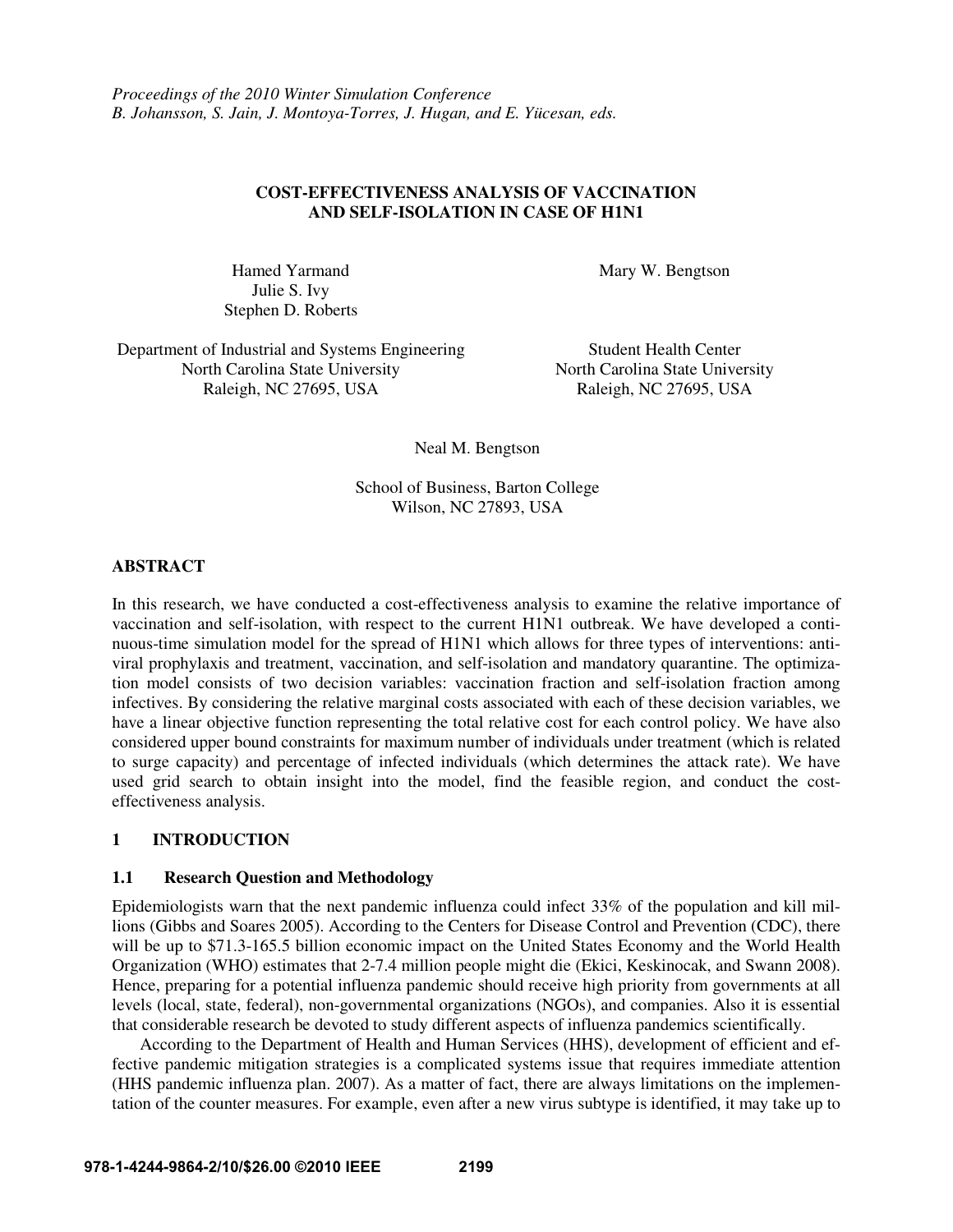six months to produce a potent vaccine in sufficient quantity (Fedson and Hant 2003). If the emerging virus belongs to a known subtype, available vaccine doses may not be adequate for the entire population; nor may be antiviral drugs. In addition, the government budget is always an inevitable limitation. Thus, the government dollars should be spent on the most effective interventions. These issues bring another important decision factor into the picture: "cost" of different interventions. Regarding the modeling approach to examine different interventions in case of influenza, the Institute Of Medicine (IOM) recommends that "future modeling efforts incorporate broader outcome measures, beyond influenza-related outcomes, to include the costs and benefits of intervention strategies" (Committee on Modeling Community Containment for Pandemic Influenza 2006). Considering both "effectiveness" and "cost" of an intervention leads us to "cost-effectiveness" analysis; which is currently widely used to compare different mitigation policies and find the "best" one.

 Two of the most common ways to control an outbreak are vaccination and isolation. There is a cost associated with each of these interventions. The question is "which one is more effective and less costly?" Therefore the research question is: "*which one is more cost-effective?*" We have used a modeling approach to answer this question.

 In this research, we have developed a compartmental continuous-time simulation model for the spread of H1N1 to conduct a cost-effectiveness analysis to examine the relative importance of vaccination and self-isolation, two common measures for controlling the spread of infectious diseases. The simulation model allows for three types of interventions: antiviral prophylaxis and treatment, vaccination, and selfisolation and mandatory quarantine.

 To have a realistic estimation of the model parameters and validate the model, we need a target population, since the model parameters (such as contact rate) vary from a region and a population to another. We have considered the North Carolina State University (NCSU) undergraduate students as our target population. In this research, we have taken advantage of the cooperation of the NCSU Student Health Services Medical Director, who verified the merit of the model and suggested very helpful modifications to the structure of our model. Thus our model is now validated from this expert's view.

 The cost associated with each control policy is reflected in the objective function. By considering the relative marginal costs associated with each of the decision variables (i.e. vaccination fraction and selfisolation fraction) we have a linear objective function representing the total relative cost for each control policy.

 It is not acceptable if a large portion of the population become infective, since the surge capacity is limited. In addition, if an outbreak is so widespread and the attack rate is so high, the people would panic which may result in a real public catastrophe. Also, a large outbreak would have severe negative impacts on the economy. Therefore, the outbreak should be in some way "controlled". We may define the control of an epidemic as keeping the total number of infectives below a fixed value and keeping the number of infectives at any one time below another fixed value (Hethcote and Waltman 1973). As a result, we have considered two upper bound constraints for the maximum number of individuals under treatment (which is related to surge capacity), and percentage of total infective individuals (which determines the attack rate).

 Our model, which is actually a system of differential equations, was too complicated to be solved analytically; therefore, we decided to use computer simulation to find the solution. We have used Arena as the simulation software. We have used a grid search to obtain some insight into the model and also to find a "good" feasible solution. Furthermore, we have used the grid search results to conduct a costeffectiveness analysis on different control policies and to find the most cost-effective one.

We hope that the results of this research help the health care officials in their decision making process about implementing several interventions and taking appropriate and on-time counter measures.

#### **1.2 Literature Review**

Some of the efforts in modeling the pandemic outbreak have focused on developing statistical models to examine the statistical aspects of the outbreak (Cauchemez et al. 2004; Longini and Koopman 1982). On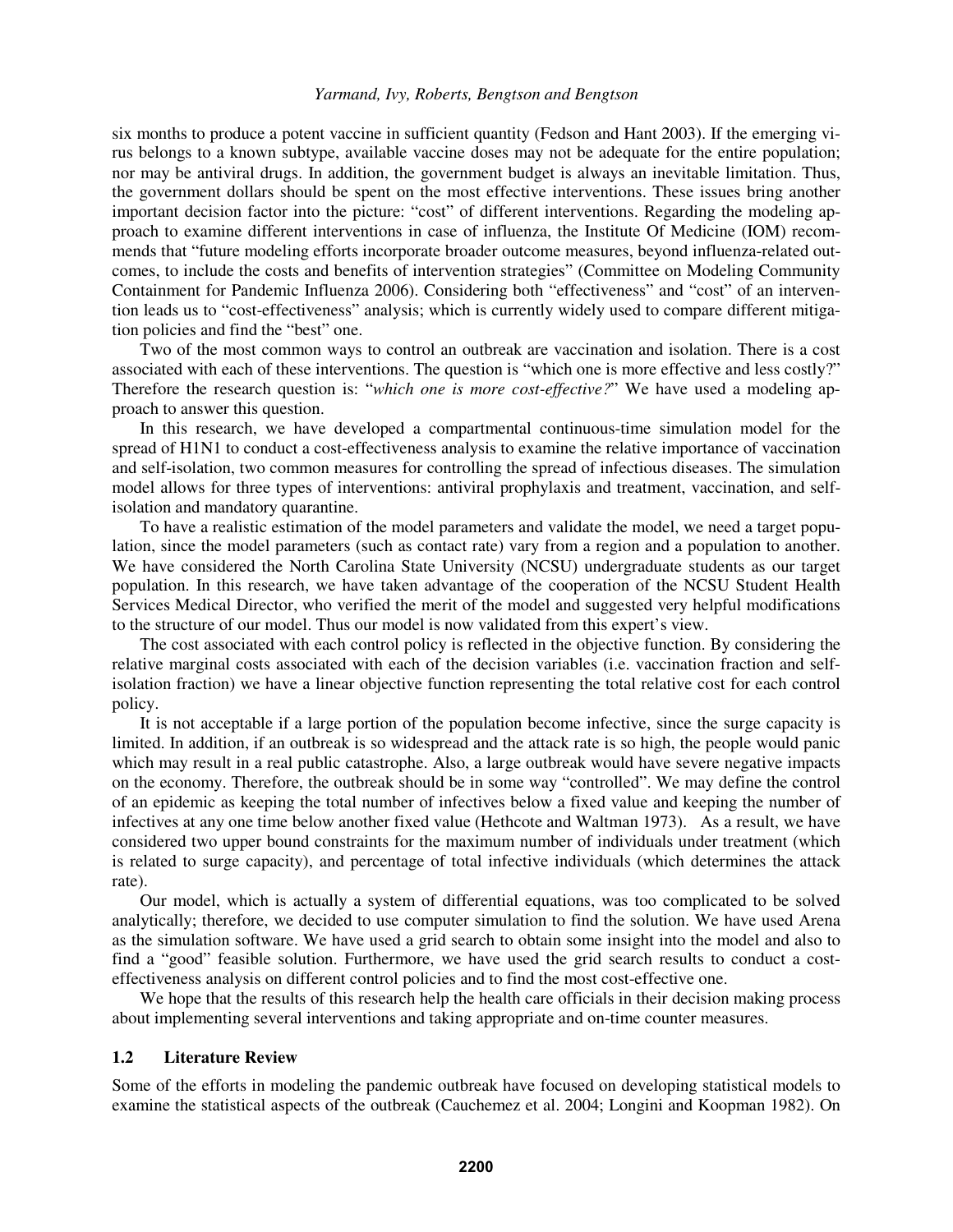the other hand, some other researchers have focused on the virus spread dynamics and transitions between disease phases. These efforts resulted in several mathematical models which are usually represented in a system of differential equations (Arino et al. 2006; Cahill et al. 2005).

 In addition to statistical and mathematical models, simulation-based models (both agent-based models (which track each individual) and event-based models (which are driven by infection events)) have been developed to model the disease spread and also examine the impacts of different interventions, including antiviral prophylaxis and treatment, vaccination and isolation (Das and Savachkin 2008; Ferguson et al. 2006; Glass, Beyeler, and Min 2006). Some of these models integrate different types of interventions seeking synergetic strategies. A good example of such models is the network model of MIDAS (Models of Infectious Diseases Agent Study) which used three independent simulation models to examine different interventions in 2006-07 (Halloran et al. 2008). These models were used to simulate large-scale pandemic influenza spread for rural areas of Asia (Longini et al. 2005), U.S. and U.K. (Germann et al. 2006), and the city of Chicago (Eubank et al. 2004).

 One popular way to model the progression of an infectious disease through a population is via detailed simulation modeling building on transportation planning models and social networks (Christley et al. 2005; Ferguson et al. 2005). Longini et al. (Longini et al. 2005) use a simulation model with social networks to address the possible spread of influenza in Southeast Asia. Wu et al. (Wu et al. 2006), building from the Hong Kong SARS experience, use simulation modeling to demonstrate the effectiveness of even partial voluntary "household-based" social controls such as self-isolation and quarantine. Ekici et al. (Ekici, Keskinocak, and Swann 2008) use a simulation based spread model with heterogeneous mixing to study the logistics side of the problem, specifically, food distribution logistics during the pandemic influenza. Finally, Yarmand et al. (Yarmand, Ivy, and Roberts 2010) have used a compartmental simulation model to analyze different interventions in case of an H1N1 outbreak.

 Since the beginning of the recent H1N1 outbreak, several researchers and health institutions have turned their attention to this novel influenza. In some research, the disease transmission dynamics have been analyzed (Fraser et al. 2009; Madhav 2009). Also there have been some efforts to estimate the disease parameters and characteristics, especially the basic reproduction number and the horizontal incidence (Nishiura, Wilson, and Baker 2009).

 Some of the guidelines and research have focused on specific interventions. Those models seeking synergetic strategies by integrating different interventions deal with a type of resource allocation problem and do not *directly* compare the effectiveness of two specific interventions. Furthermore, "cost" is a fairly recently considered factor in assessing different interventions. Also, social distancing, which may be very effective in mitigating the diseases spread, has sometimes been ignored in the disease spread models. We have incorporated both cost and social distancing measures in our model, in addition to vaccination and antiviral prophylaxis and treatment, which altogether create a comprehensive framework for the disease spread.

 To the best of our knowledge, our work is the first one which focuses on comparing two specific interventions and examines not only the *relative effectiveness* of vaccination and self isolation (by grid search) but also the *relative cost-effectiveness* of these two interventions by incorporating relative marginal costs in a fairly uncomplicated way and by using the grid search results to calculate the Average Cost-Effectiveness Ratio (ACEV). Furthermore, the methodology introduced in our research can be used for comparing any two particular interventions (for example, vaccination and antiviral prophylaxis).

# **2 MODELING**

#### **2.1 Simulation Model**

In a compartmental model, the disease is assumed to have several progress stages. Individuals move between these stages with specific rates (i.e. each individual can only be in one compartment at a time). It is assumed that all individuals in each of the compartments have similar characteristics in that all are in the same stage of the disease progress, and as soon as an individual enters a compartment, there is no differ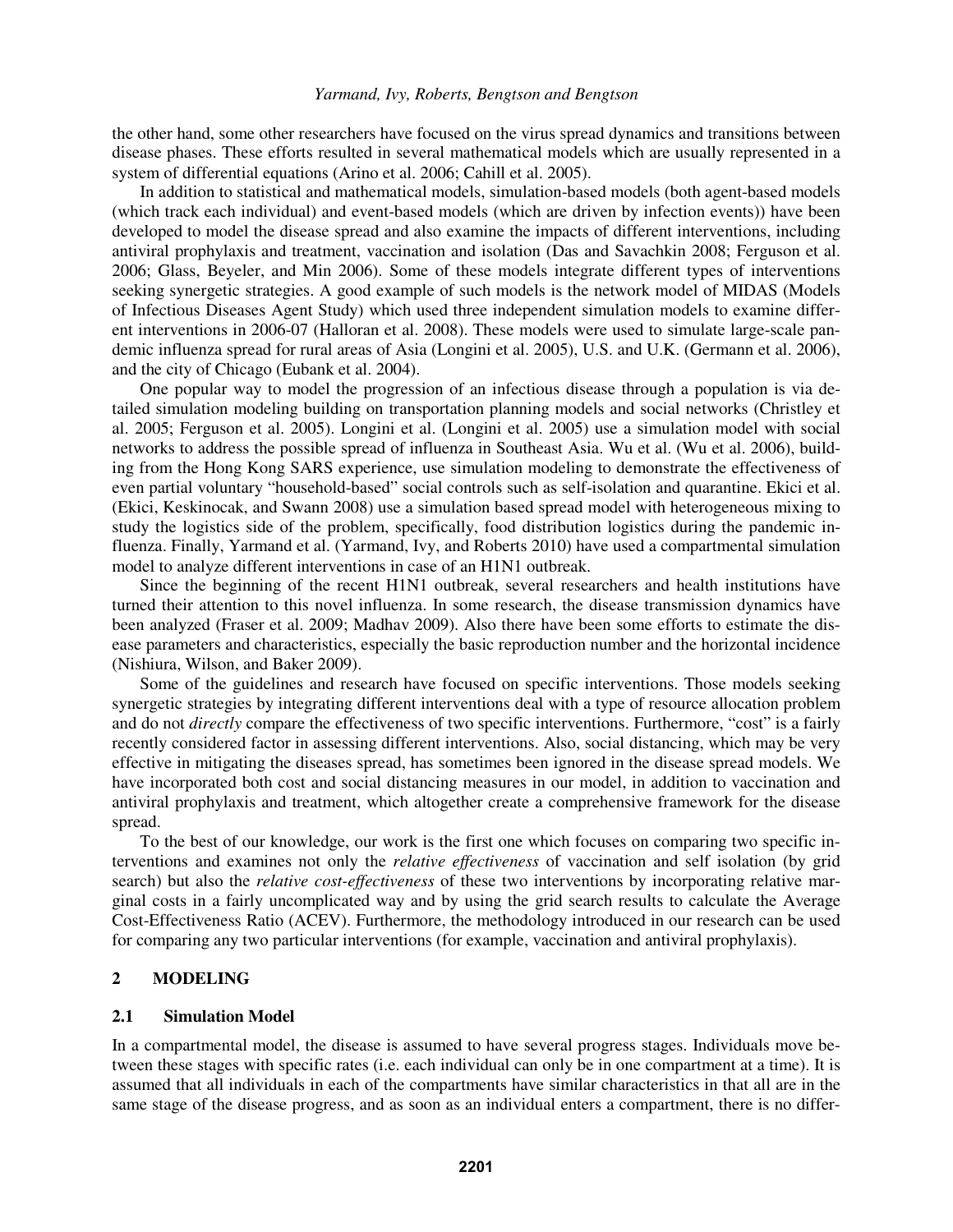ence between him/her and other individuals in that compartment; this assumption is referred to as the "homogeneity assumption".

 Most of the rates in a compartmental model have a similar form. They are a function of the current compartment population and the mean waiting time of an individual in that compartment before moving to the next compartment, which we denote by  $n_i$  and  $\tau_{ij}$  for the original compartment i and the destination compartment j, respectively. Also denote by  $\Delta(i, j)$  the transfer from compartment i to j (i.e. number of individuals transferred from compartment  $\boldsymbol{i}$  to  $\boldsymbol{j}$ ). Then the general form of the transfer rate from compartment *i* to *j* (denoted by  $r_{ij}$ ) would be

$$
r_{ij} = \frac{d \Delta(i, j)}{dt} = n_i * \frac{1}{\tau_{ij}}.
$$

 The disease characteristics in the context of infectiousness are reflected in the "horizontal incidence", which is one of the rates. This rate determines the number of individuals who get infected per unit of time. Denote by  $f_i(t)$  and  $f_s(t)$  the infectious and susceptible fractions at time t, respectively. Also denote by  $N(t)$  the total population size at time t. If  $\beta$  is the *average number of adequate contacts* (i.e., contacts sufficient for transmission) of a person per unit time, then  $\beta f_I$  is the average number of contacts with infectives per unit time of one susceptible, and  $\beta N f_i f_s$  is the number of new cases per unit time due to the  $Nf_s$  susceptibles. As a result, if we denote the horizontal incidence at time t by  $H(t)$ , then we have  $H(t) = \beta N(t) f_1(t) f_2(t).$ 

This form of the horizontal incidence is called the standard incidence, because it is formulated from the basic principles above (Hethcote 2000).

The model we have developed in this research is an extension of the SEIR model for H1N1 with three types of interventions (vaccination, antiviral prophylaxis and antiviral treatment, and self-isolation and mandatory quarantine). The transfer diagram for this model is presented in Figure 1. Our time horizon is 5 months. Note that due to the relatively short time horizon, zero birth and death rates have been considered in our model.



Figure 1: Transfer diagram for the spread model of H1N1.

 Each red arrow refers to exposure or infection while each green arrow refers to returning to the healthy condition through recovery. Also each blue arrow refers to one of the interventions. We can di-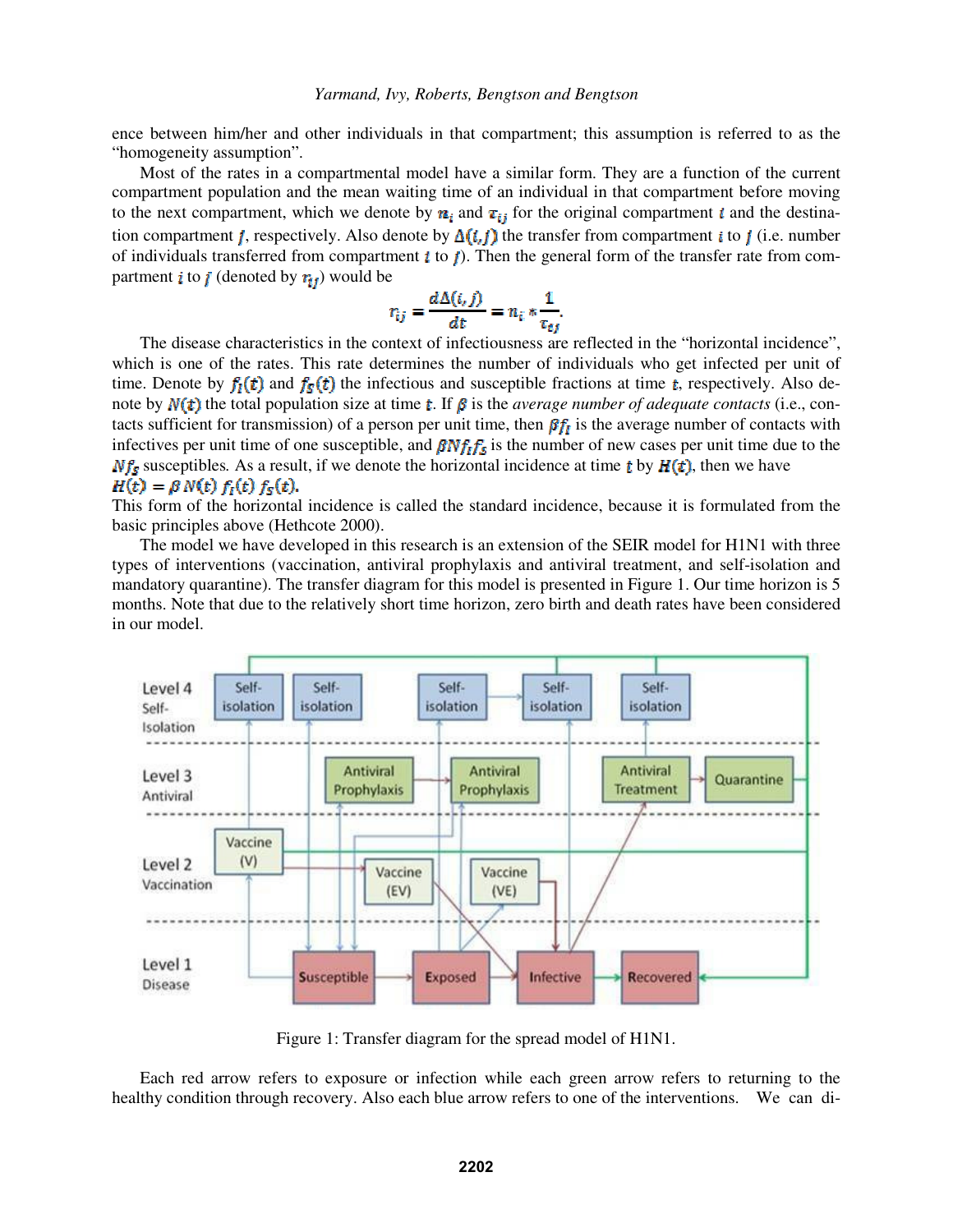vide the transfer diagram into four levels as indicated in Figure 1. The first level, which appears at the bottom, includes the disease progress stages (compartments S for Susceptible, E for Exposed, I for Infective and R for Recovered). The susceptible compartment contains those individuals who do not have any type of immunity to H1N1 and can become infected. When there is an adequate contact of a susceptible with an infective so that transmission occurs, then the susceptible enters the exposed compartment of those in the latent period, who are infected but not yet infectious. After the latent period ends, the individual enters the infective compartment of infectives, who are infectious in the sense that they are capable of transmitting the infection. When the infectious period ends, the individual enters the recovered compartment consisting of those with permanent infection-acquired immunity.

The second level includes vaccination related compartments. If a susceptible receives vaccine, then he/she is transferred from the susceptible compartment to the vaccine compartment (V). After receiving the vaccine, it takes a while until the vaccine becomes effective. This period is called "vaccine effectiveness period". It is possible that an exposed individual gets the vaccine, since the exposed individual has not developed any symptoms yet and therefore cannot be distinguished from a susceptible.

 The third level includes antiviral related compartments (antiviral prophylaxis and treatment, and also mandatory quarantine). Although quite rare, both susceptible and exposed individuals may take antiviral prophylaxis for a certain period called "prophylaxis period" to prevent becoming infective and developing symptoms. For example, a susceptible individual may take antiviral prophylaxis to prevent transmission from an infective roommate. Antiviral prophylaxis is effective in preventing exposure (becoming in-Antiviral prophylaxis is effective in preventing exposure (becoming infected) with a certain probability called Antiviral Effectiveness for Susceptibles (AVEs). Therefore some susceptible individuals who take the antiviral prophylaxis might still become infected. Antiviral drugs may also be used for treatment and recovery of those infective individuals with H1N1-related complications.

 The fourth level, which is on the top of the transfer diagram, consists of self-isolation compartments. Individuals may decide to go to the self-isolation after receiving the vaccine. These individuals would be transferred to the recovered compartment after the end of the self-isolation period.

The model is basically a first-order system of 16 differential equations which altogether describe the dynamics of the disease spread and is numerically integrated by Arena.

# **2.2 Model Parameters**

Disease-related data may vary from region to region and also from age to age. As a result, it is required that we define a target population and then gather data for that particular target population in a specific area. As indicated previously, our target population in this research is the NCSU undergraduate students. Therefore, the data we gather should sufficiently match the specifications of this target population.

 Due to lack of accurate data, we decided to use expert opinion as a validation for our model. Therefore we asked the NCSU Student Health Services Medical Director to examine our model structure and make suggestions. Those suggestions were incorporated into the final structure.

 The model is deterministic and we used the values in the literature for the parameters. We have a number of parameters in this model. The parameters fall in four different groups:

- Parameters associated with the disease.
- Parameters associated with the interventions (including the two decision variables).
- Parameters associated with the target population demography.
- Parameters associated with the simulation runs.

# **2.3 Optimization Model**

We have considered two control measures: vaccination and self-isolation for infective individuals. Any control policy will result in a different set of outcomes. Of importance to us are three particular outcomes: cost, maximum number of individuals under treatment, and percentage of total infective individuals. The optimization model has two decision variables: vaccination fraction and self-isolation fraction among in-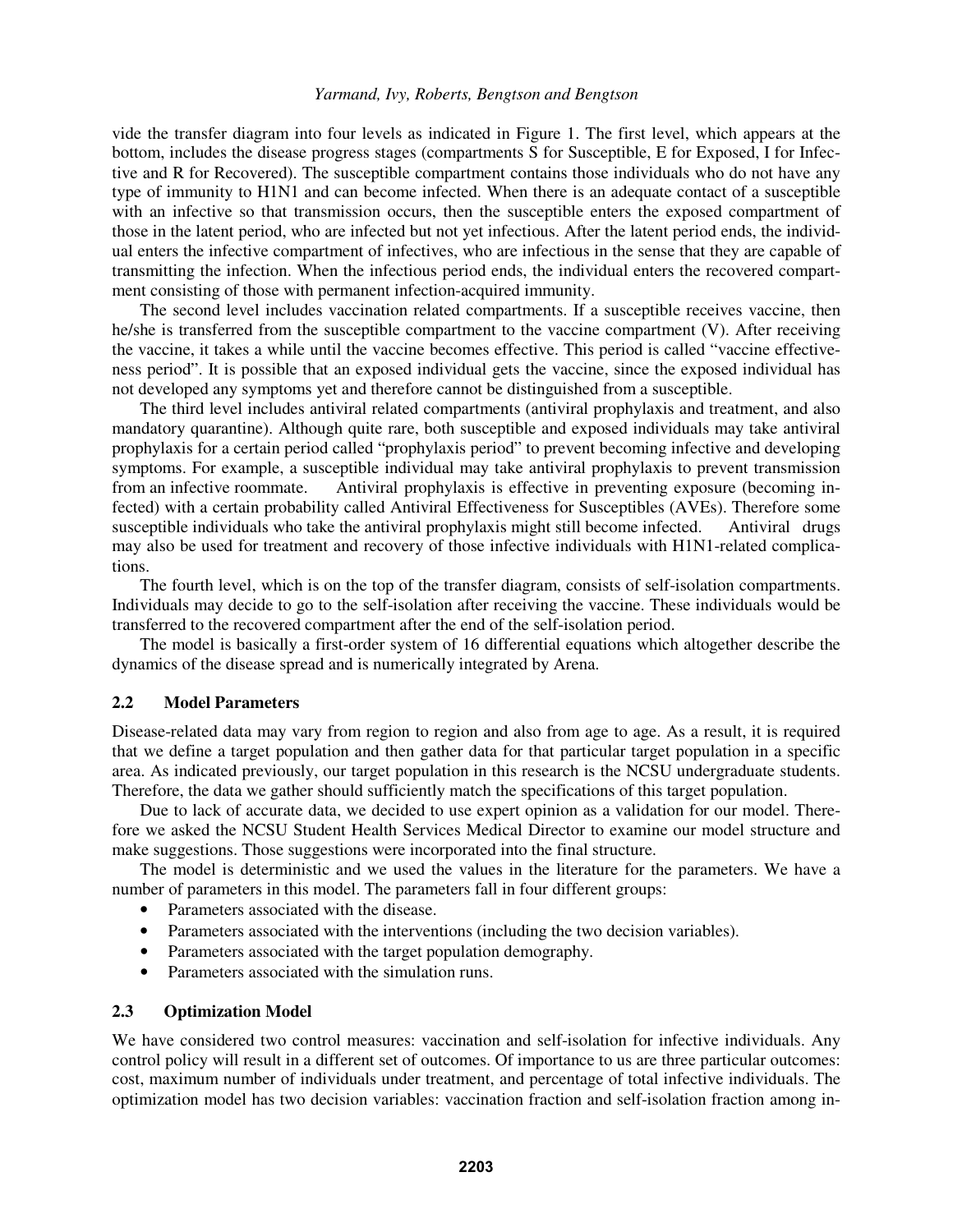fectives denoted by  $p_1$  and  $p_2$ , respectively. The objective function is the linear summation of the relative costs of vaccination and self-isolation by considering the relative marginal costs, associated with each of the decision variables (the costs of a 1% increase in the vaccination and self-isolation fraction) denoted by  $c_1$  and  $c_2$ , respectively. Clearly as long as **cost ratio** =  $\frac{\sigma_1}{\sigma_2}$  is constant, the optimal solution does not change. Since we will compare the minimum relative total cost for different cost ratios, we have normalized the relative marginal costs by considering the additional condition  $c_1 + c_2 = 1$ .

 The constraints consist of two upper bound constraints for maximum number of individuals under treatment (which is related to surge capacity), and percentage of total infective individuals (attack rate) with upper bounds  $U_1$  and  $U_2$ , respectively. Therefore, the optimization model would be

> *min*  $z = c_1 p_1 + c_2 p_2$ subject to:  $max(Under Treatment) \leq U_1$ % Total Infectives  $\leq U_2$  $0 \le p_1, p_2 \le 1$

where  $c_1, c_2, U_1$  and  $U_2$  are determined by the modeler so that:

 $0 \leq U_1 \leq Total Population$  $0 \leq U_2 \leq 1$  $c_1 + c_2 = 1.$ 

## **3 RESULTS AND ANALYSIS**

We have used grid search to obtain insight into the model and find "near optimal" feasible solutions. Also we have used the grid search results to conduct the cost-effectiveness analysis.

 The optimization model has several parameters which should be determined by the modeler. The values for the optimization model parameters we have considered in this research are presented in Table 1.

| Parameter                 | Value for Grid Search and<br>Cost-Effectiveness Analysis | Parameter               | Value for Grid Search and Cost-<br><b>Effectiveness Analysis</b> |
|---------------------------|----------------------------------------------------------|-------------------------|------------------------------------------------------------------|
| cost ratio<br>$(c_1/c_2)$ |                                                          |                         | 200                                                              |
| G.                        |                                                          |                         | 0.05                                                             |
|                           |                                                          | <b>Total Population</b> | 23087                                                            |

Table 1: Optimization model parameters and their values.

## **3.1 Grid Search**

Our results show that in the region in which  $p_1$ ,  $p_2 \le 0.5$ , the performance measures are very sensitive to changes in the value of  $p_1$  and  $p_2$ . It makes sense, since the effectiveness of interventions is reasonably higher in lower levels. Therefore, we have conducted the grid search in the region  $p_1, p_2 \le 0.5$  with time steps equal to 0.05. The associated numerical results have been presented in Tables 2-4.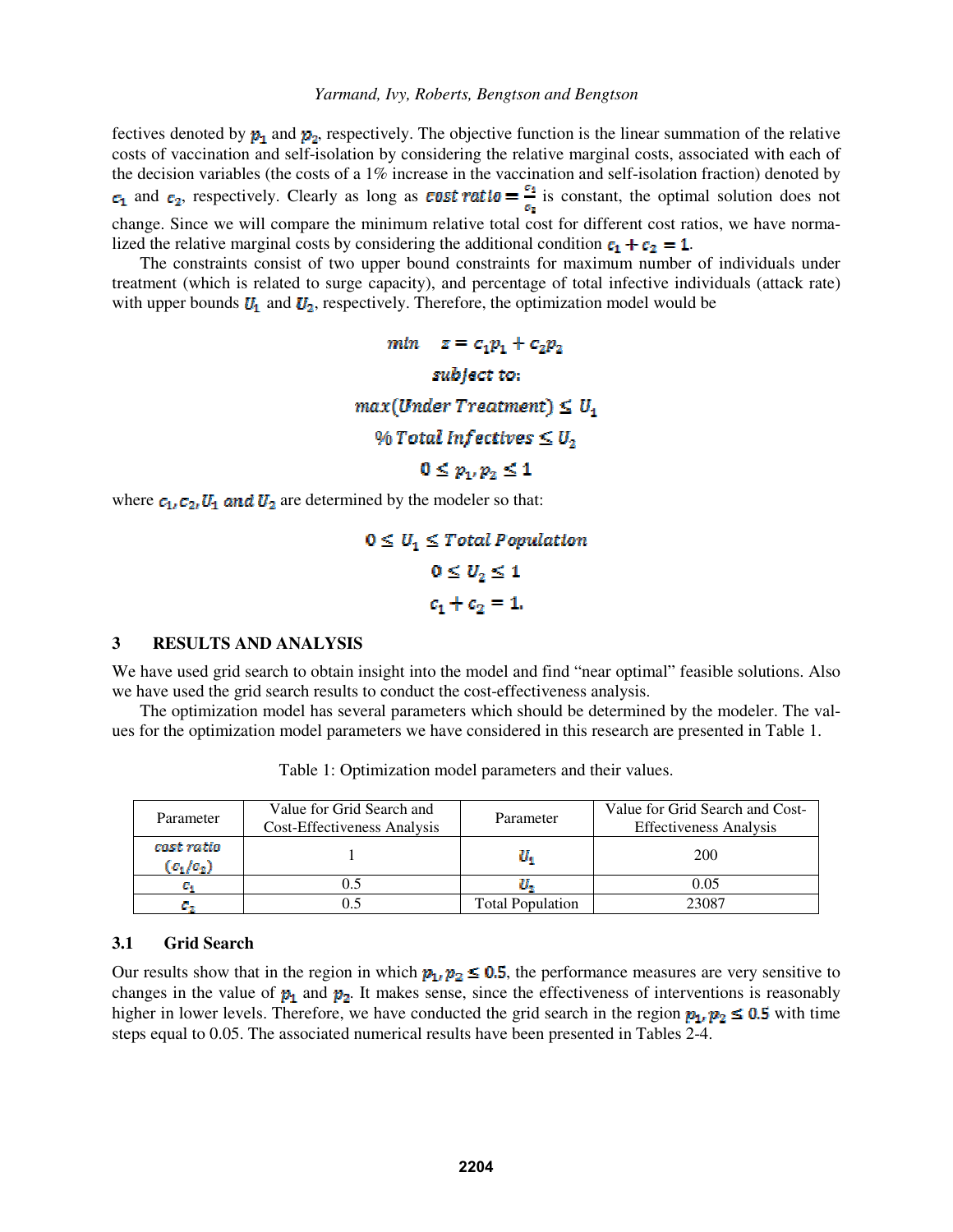| <b>Relative Cost</b> |      | Vaccination Fraction (p1) |       |       |       |       |       |       |       |       |       |       |  |
|----------------------|------|---------------------------|-------|-------|-------|-------|-------|-------|-------|-------|-------|-------|--|
|                      |      | 0.00                      | 0.05  | 0.10  | 0.15  | 0.20  | 0.25  | 0.30  | 0.35  | 0.40  | 0.45  | 0.50  |  |
|                      | 0.00 | 0.000                     | 0.025 | 0.050 | 0.075 | 0.100 | 0.125 | 0.150 | 0.175 | 0.200 | 0.225 | 0.250 |  |
| (p2)                 | 0.05 | 0.025                     | 0.050 | 0.075 | 0.100 | 0.125 | 0.150 | 0.175 | 0.200 | 0.225 | 0.250 | 0.275 |  |
|                      | 0.10 | 0.050                     | 0.075 | 0.100 | 0.125 | 0.150 | 0.175 | 0.200 | 0.225 | 0.250 | 0.275 | 0.300 |  |
| raction              | 0.15 | 0.075                     | 0.100 | 0.125 | 0.150 | 0.175 | 0.200 | 0.225 | 0.250 | 0.275 | 0.300 | 0.325 |  |
|                      | 0.20 | 0.100                     | 0.125 | 0.150 | 0.175 | 0.200 | 0.225 | 0.250 | 0.275 | 0.300 | 0.325 | 0.350 |  |
| ╙                    | 0.25 | 0.125                     | 0.150 | 0.175 | 0.200 | 0.225 | 0.250 | 0.275 | 0.300 | 0.325 | 0.350 | 0.375 |  |
|                      | 0.30 | 0.150                     | 0.175 | 0.200 | 0.225 | 0.250 | 0.275 | 0.300 | 0.325 | 0.350 | 0.375 | 0.400 |  |
|                      | 0.35 | 0.175                     | 0.200 | 0.225 | 0.250 | 0.275 | 0.300 | 0.325 | 0.350 | 0.375 | 0.400 | 0.425 |  |
|                      | 0.40 | 0.200                     | 0.225 | 0.250 | 0.275 | 0.300 | 0.325 | 0.350 | 0.375 | 0.400 | 0.425 | 0.450 |  |
| Self-isolation       | 0.45 | 0.225                     | 0.250 | 0.275 | 0.300 | 0.325 | 0.350 | 0.375 | 0.400 | 0.425 | 0.450 | 0.475 |  |
|                      | 0.50 | 0.250                     | 0.275 | 0.300 | 0.325 | 0.350 | 0.375 | 0.400 | 0.425 | 0.450 | 0.475 | 0.500 |  |

Table 2: Relative cost for different control policies  $(p_1, p_2) \in [0, 0.5]$ .

Table 3: Percent of total infective individuals for different control policies ( $p_1$ ,  $p_2$ )  $\in$  [0, 0.5].

|                   | <b>Percent of</b> | Vaccination Fraction (p1) |       |       |       |       |       |       |       |       |       |       |  |  |
|-------------------|-------------------|---------------------------|-------|-------|-------|-------|-------|-------|-------|-------|-------|-------|--|--|
| <b>Infectives</b> |                   | 0.00                      | 0.05  | 0.10  | 0.15  | 0.20  | 0.25  | 0.30  | 0.35  | 0.40  | 0.45  | 0.50  |  |  |
|                   | 0.00              | 88.84                     | 58.26 | 42.66 | 34.04 | 28.86 | 25.51 | 23.21 | 21.55 | 20.30 | 19.33 | 18.56 |  |  |
| (p2)              | 0.05              | 85.70                     | 51.61 | 35.80 | 27.75 | 23.17 | 20.30 | 18.37 | 17.00 | 15.97 | 15.19 | 14.56 |  |  |
|                   | 0.10              | 82.18                     | 44.25 | 28.93 | 21.88 | 18.09 | 15.78 | 14.26 | 13.18 | 12.38 | 11.77 | 11.29 |  |  |
| raction           | 0.15              | 78.22                     | 36.51 | 22.57 | 16.83 | 13.88 | 12.12 | 10.97 | 10.16 | 9.56  | 9.11  | 8.75  |  |  |
|                   | 0.20              | 73.78                     | 28.88 | 17.15 | 12.77 | 10.58 | 9.30  | 8.45  | 7.86  | 7.42  | 7.09  | 6.82  |  |  |
| ட                 | 0.25              | 68.86                     | 21.97 | 12.85 | 9.67  | 8.10  | 7.18  | 6.57  | 6.14  | 5.83  | 5.58  | 5.39  |  |  |
|                   | 0.30              | 63.43                     | 16.23 | 9.61  | 7.38  | 6.27  | 5.61  | 5.18  | 4.87  | 4.64  | 4.46  | 4.31  |  |  |
|                   | 0.35              | 57.51                     | 11.83 | 7.25  | 5.70  | 4.93  | 4.46  | 4.14  | 3.92  | 3.75  | 3.61  | 3.51  |  |  |
| Self-isolation    | 0.40              | 51.09                     | 8.63  | 5.55  | 4.48  | 3.93  | 3.59  | 3.37  | 3.20  | 3.07  | 2.98  | 2.90  |  |  |
|                   | 0.45              | 44.15                     | 6.39  | 4.32  | 3.58  | 3.19  | 2.95  | 2.78  | 2.65  | 2.56  | 2.49  | 2.43  |  |  |
|                   | 0.50              | 36.63                     | 4.82  | 3.44  | 2.91  | 2.63  | 2.45  | 2.33  | 2.23  | 2.16  | 2.11  | 2.06  |  |  |

Table 4: Maximum number of individuals under treatment for different control policies ( $p_1, p_2$ )  $\in [0, 0.5]$ .

| <b>Maximum Treatment</b> |      | Vaccination Fraction (p1) - Total population: 23087 |      |      |      |      |      |      |      |      |      |      |  |
|--------------------------|------|-----------------------------------------------------|------|------|------|------|------|------|------|------|------|------|--|
|                          |      | 0.00                                                | 0.05 | 0.10 | 0.15 | 0.20 | 0.25 | 0.30 | 0.35 | 0.40 | 0.45 | 0.50 |  |
|                          | 0.00 | 2047                                                | 1473 | 1141 | 941  | 814  | 727  | 666  | 621  | 586  | 559  | 537  |  |
| ล<br>ف                   | 0.05 | 1615                                                | 1071 | 793  | 641  | 548  | 488  | 446  | 415  | 391  | 373  | 359  |  |
|                          | 0.10 | 1273                                                | 762  | 541  | 431  | 368  | 327  | 300  | 279  | 264  | 252  | 243  |  |
| Fraction                 | 0.15 | 998                                                 | 529  | 364  | 289  | 248  | 222  | 204  | 191  | 181  | 174  | 168  |  |
|                          | 0.20 | 776                                                 | 358  | 243  | 195  | 169  | 153  | 142  | 133  | 127  | 122  | 118  |  |
|                          | 0.25 | 595                                                 | 237  | 163  | 133  | 118  | 107  | 101  | 95   | 91   | 88   | 86   |  |
|                          | 0.30 | 449                                                 | 156  | 111  | 93   | 84   | 78   | 73   | 70   | 67   | 65   | 64   |  |
|                          | 0.35 | 330                                                 | 103  | 77   | 67   | 61   | 57   | 55   | 53   | 51   | 50   | 49   |  |
| Self-isolation           | 0.40 | 236                                                 | 69   | 55   | 49   | 46   | 43   | 42   | 40   | 39   | 39   | 38   |  |
|                          | 0.45 | 161                                                 | 48   | 40   | 37   | 35   | 34   | 33   | 32   | 31   | 31   | 30   |  |
|                          | 0.50 | 105                                                 | 34   | 30   | 29   | 27   | 27   | 26   | 26   | 25   | 25   | 24   |  |

The results show that the best solution is  $(p_1, p_2) = (0.1, 0.45)$  with the associated relative cost of 0.275. Note that in Table 2, there are four feasible solutions with the same minimum cost of 0.275. We have picked  $(p_1, p_2) = (0.1, 0.45)$  by comparing the associated percent of infectives, which seems to be more important than the maximum number of individuals under treatment, since the former is the binding constraint. If we compare the columns and rows of Tables 3 and 4, it is observed that in low levels of vac-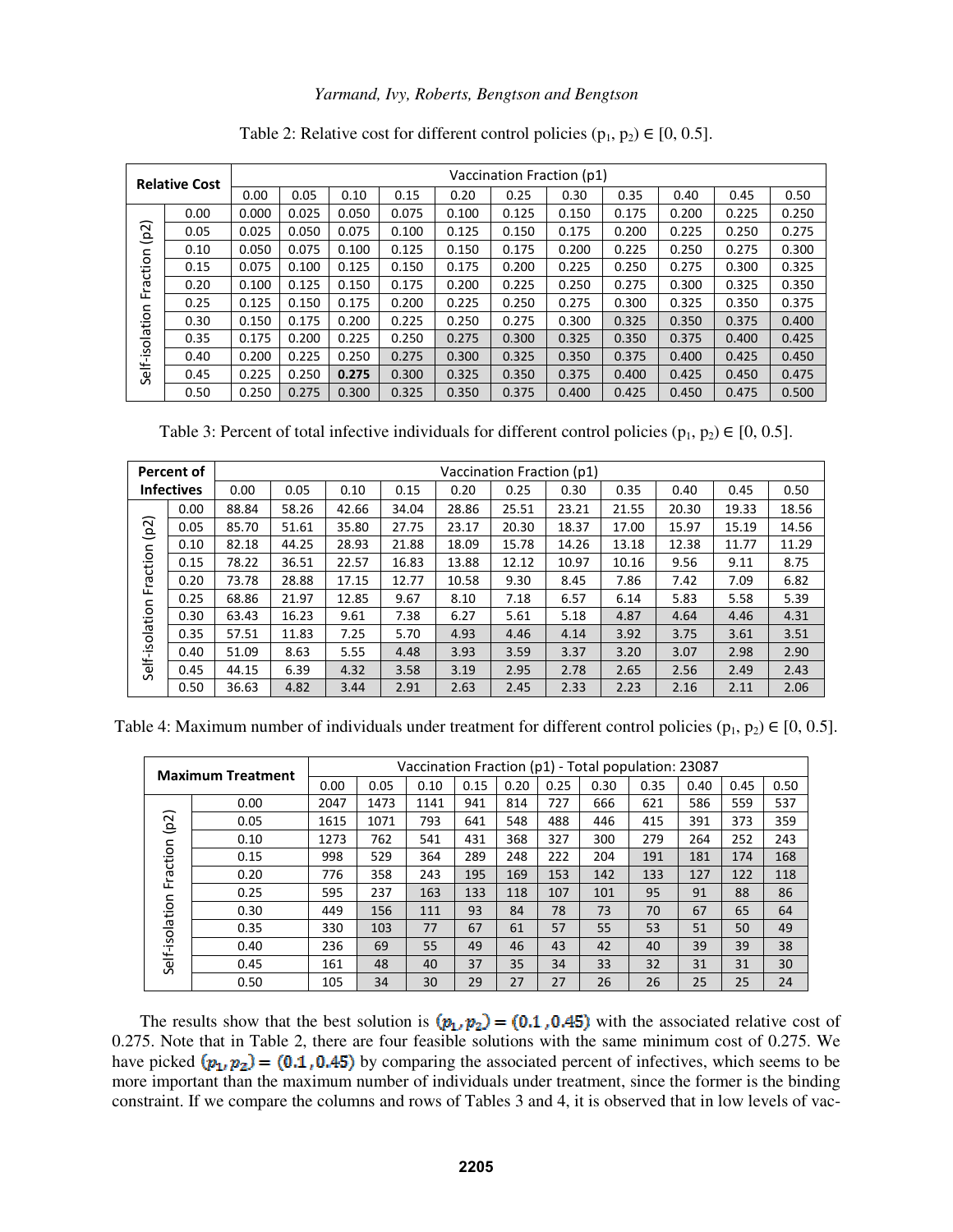cination and self-isolation, vaccination is more effective in improving both performance measures. For instance, when the self-isolation fraction is equal to zero (i.e.  $p_2 = 0$ ), the maximum number of individuals under treatment and percent of infectives are decreased from 2047 to 1473 and from 88.84 to 58.26, respectively as the vaccination fraction is increased from zero to 0.05 (i.e.  $p_1 = 0.05$ ). Compared with the case that vaccination fraction is equal to zero (i.e.  $p_1 = 0$ ) and self-isolation fraction is increased from zero to 0.05 (i.e.  $p_2 = 0.05$ ), these results show that in low levels of interventions, vaccination is more effective than self-isolation in improving both performance measures. By a similar comparison in high levels of interventions, and in particular in the feasible region, we observe that in high levels of interventions, self-isolation is more effective than vaccination in improving both performance measures. This conclusion becomes more evident by noting the contours of the percent of infective individuals in Figure 2.



Figure 2: Percent of infective individuals for different control policies ( $p_1, p_2$ ) ∈ [0, 0.5].

 Figure 2 clearly demonstrates that in low (high) levels of interventions, the percent of infectives is more sensitive to changes in the vaccination (self-isolation) fraction than self-isolation (vaccination) fraction.

## **3.2 Cost-Effectiveness Analysis**

We conducted a cost-effectiveness analysis using the grid search results. We have used the Average Cost Effectiveness Ratio (ACER), which is widely used in the field of health services, to compare different control policies. We have already defined the cost as the linear summation of the relative marginal costs of vaccination and self-isolation. In other words, we have **cost of policy**  $(p_1, p_2) = c_1p_1 + c_2p_2$ .

For the effect of the policy  $(p_1, p_2)$ , we consider the "percent of protected population", which we define as the percent of population who has never become infective (has never become sick and developed symptoms). The percent of protected population is related to the percent of total infectives as follows

# $effect = percent of protected population = 100 - percent of total infectives.$

It is reasonable to base the *effect* on the percent of total infectives, since this is the *binding* constraint (note that the feasible region in Table 3 is a subset of the feasible region in Table 4) and also logically seems to be more important than the other performance measure, maximum number of individuals under treatment.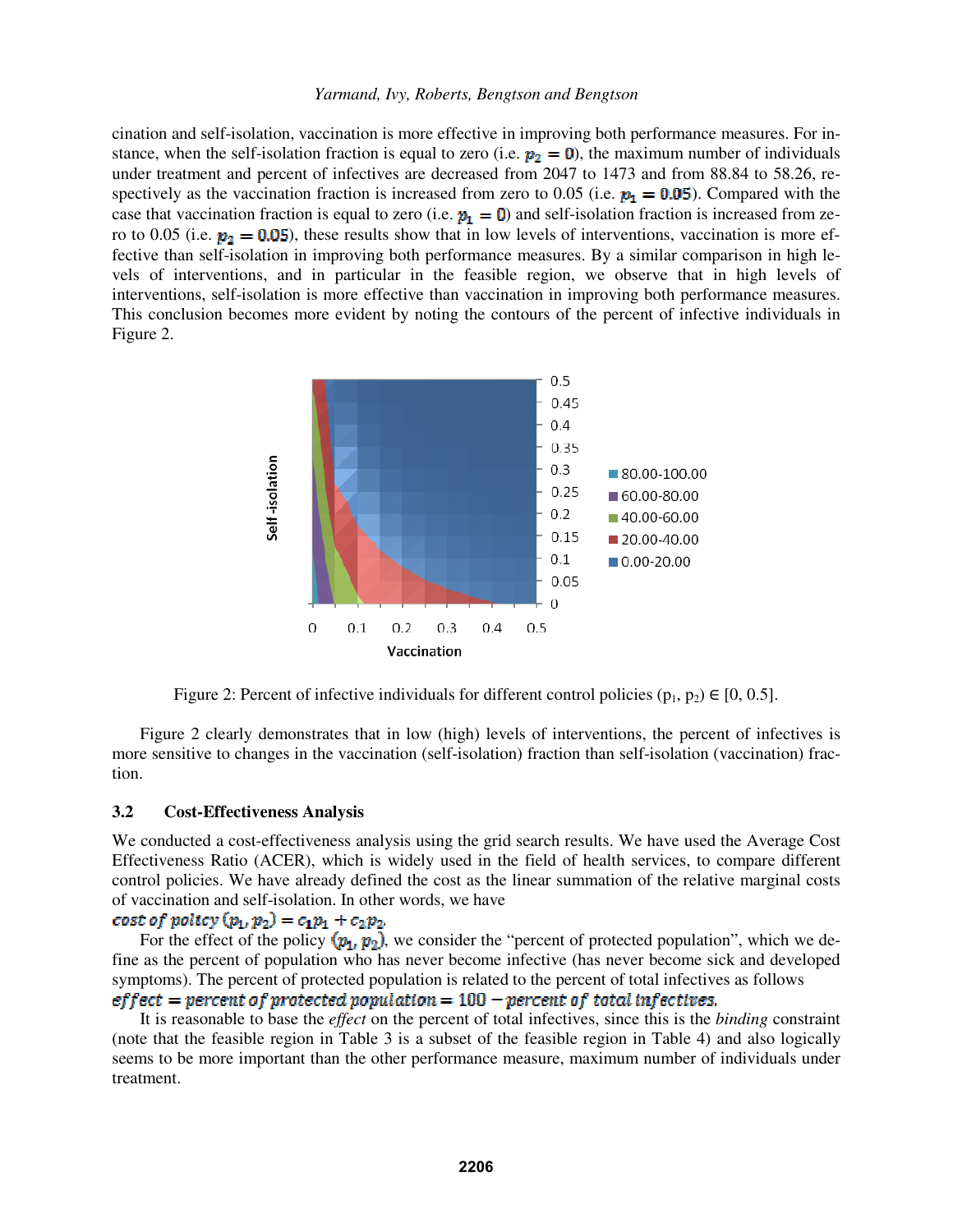The cost-effectiveness ratio for different control policies  $(p_1, p_2) \in [0,0.5]$  is calculated and presented in Table 5.

|                        | Cost-Eff. |        | Vaccination Fraction (p1) |        |        |        |        |        |        |        |        |        |  |  |  |
|------------------------|-----------|--------|---------------------------|--------|--------|--------|--------|--------|--------|--------|--------|--------|--|--|--|
| Ratio<br>$(x 10^{-2})$ |           | 0.00   | 0.05                      | 0.10   | 0.15   | 0.20   | 0.25   | 0.30   | 0.35   | 0.40   | 0.45   | 0.50   |  |  |  |
|                        | 0.00      | 0.0000 | 0.0599                    | 0.0872 | 0.1137 | 0.1406 | 0.1678 | 0.1953 | 0.2231 | 0.2509 | 0.2789 | 0.3070 |  |  |  |
|                        | 0.05      | 0.1748 | 0.1033                    | 0.1168 | 0.1384 | 0.1627 | 0.1882 | 0.2144 | 0.2410 | 0.2678 | 0.2948 | 0.3219 |  |  |  |
| (p2)                   | 0.10      | 0.2806 | 0.1345                    | 0.1407 | 0.1600 | 0.1831 | 0.2078 | 0.2333 | 0.2592 | 0.2853 | 0.3117 | 0.3382 |  |  |  |
| Fraction               | 0.15      | 0.3444 | 0.1575                    | 0.1614 | 0.1804 | 0.2032 | 0.2276 | 0.2527 | 0.2783 | 0.3041 | 0.3301 | 0.3562 |  |  |  |
|                        | 0.20      | 0.3814 | 0.1758                    | 0.1811 | 0.2006 | 0.2237 | 0.2481 | 0.2731 | 0.2985 | 0.3240 | 0.3498 | 0.3756 |  |  |  |
|                        | 0.25      | 0.4014 | 0.1922                    | 0.2008 | 0.2214 | 0.2448 | 0.2693 | 0.2943 | 0.3196 | 0.3451 | 0.3707 | 0.3964 |  |  |  |
|                        | 0.30      | 0.4102 | 0.2089                    | 0.2213 | 0.2429 | 0.2667 | 0.2913 | 0.3164 | 0.3416 | 0.3670 | 0.3925 | 0.4180 |  |  |  |
| Self-isolation         | 0.35      | 0.4119 | 0.2268                    | 0.2426 | 0.2651 | 0.2893 | 0.3140 | 0.3390 | 0.3643 | 0.3896 | 0.4150 | 0.4405 |  |  |  |
|                        | 0.40      | 0.4089 | 0.2463                    | 0.2647 | 0.2879 | 0.3123 | 0.3371 | 0.3622 | 0.3874 | 0.4127 | 0.4381 | 0.4634 |  |  |  |
|                        | 0.45      | 0.4029 | 0.2671                    | 0.2874 | 0.3111 | 0.3357 | 0.3606 | 0.3857 | 0.4109 | 0.4362 | 0.4615 | 0.4868 |  |  |  |
|                        | 0.50      | 0.3945 | 0.2889                    | 0.3107 | 0.3347 | 0.3595 | 0.3844 | 0.4095 | 0.4347 | 0.4599 | 0.4852 | 0.5105 |  |  |  |

Table 5: Cost-effectiveness ratio for different control policies  $(p_1, p_2) \in [0, 0.5]$ .

Note that the most cost-effective control policy is the same as the best policy we found by grid search, which is  $(p_1, p_2) = (0.10, 0.45)$ .

One interesting result is that by comparing the symmetric policies in the feasible region (i.e. by comparing policies  $(a, b)$  and  $(b, a)$ , we observe that the policy in which the self-isolation fraction is higher than the vaccination fraction is incrementally more cost-effective. For instance, consider the policy  $(p_1, p_2) = (0.35, 0.35)$ . Now, if the vaccination fraction is increased by 0.05, then the resulting policy, , has the cost-effectiveness ratio equal to 0.3896. But if the self-isolation fraction is increased by 0.05, then the resulting policy,  $(p_1, p_2) = (0.35, 0.40)$ , has the cost-effectiveness ratio equal to 0.3874. Therefore, if we are to make a decision about increasing one of the vaccination or self-isolation fractions, our model suggests that we increase the self-isolation fraction, since it is incrementally more cost-effective. An important point is that this conclusion is only valid in the feasible region, since by a similar analysis we observe that vaccination is incrementally more cost-effective in the *infeasible* low levels of interventions.

# **4 CONCLUSION AND FUTURE DIRECTIONS**

In this research, we developed a simulation model for the spread of H1N1. Also we developed an optimization model which seeks the least expensive feasible control policy regarding vaccination and selfisolation fractions. We conducted grid search to find a "near optimal" policy. The grid search results revealed that *while in low levels of interventions, vaccination is more effective than self-isolation in improving the performance measures, self-isolation is more effective in relatively high levels of interventions*. Then we used grid search results to conduct a cost-effectiveness analysis to conclude that while the most cost-effective policy is a combination of both vaccination and self-isolation, self-isolation is incrementally more cost-effective than vaccination in the feasible region.

Therefore, the public health officials should concentrate on vaccination at the beginning of an outbreak, and after a while, if the outbreak was not contained and the disease continued to spread, they should promote self-isolation as a more effective intervention.

 Although our model is fairly comprehensive regarding different types of interventions we have incorporated into the model (vaccination, antiviral prophylaxis and treatment, and isolation and mandatory quarantine), it still can be improved to reflect the reality more accurately. For instance, although we really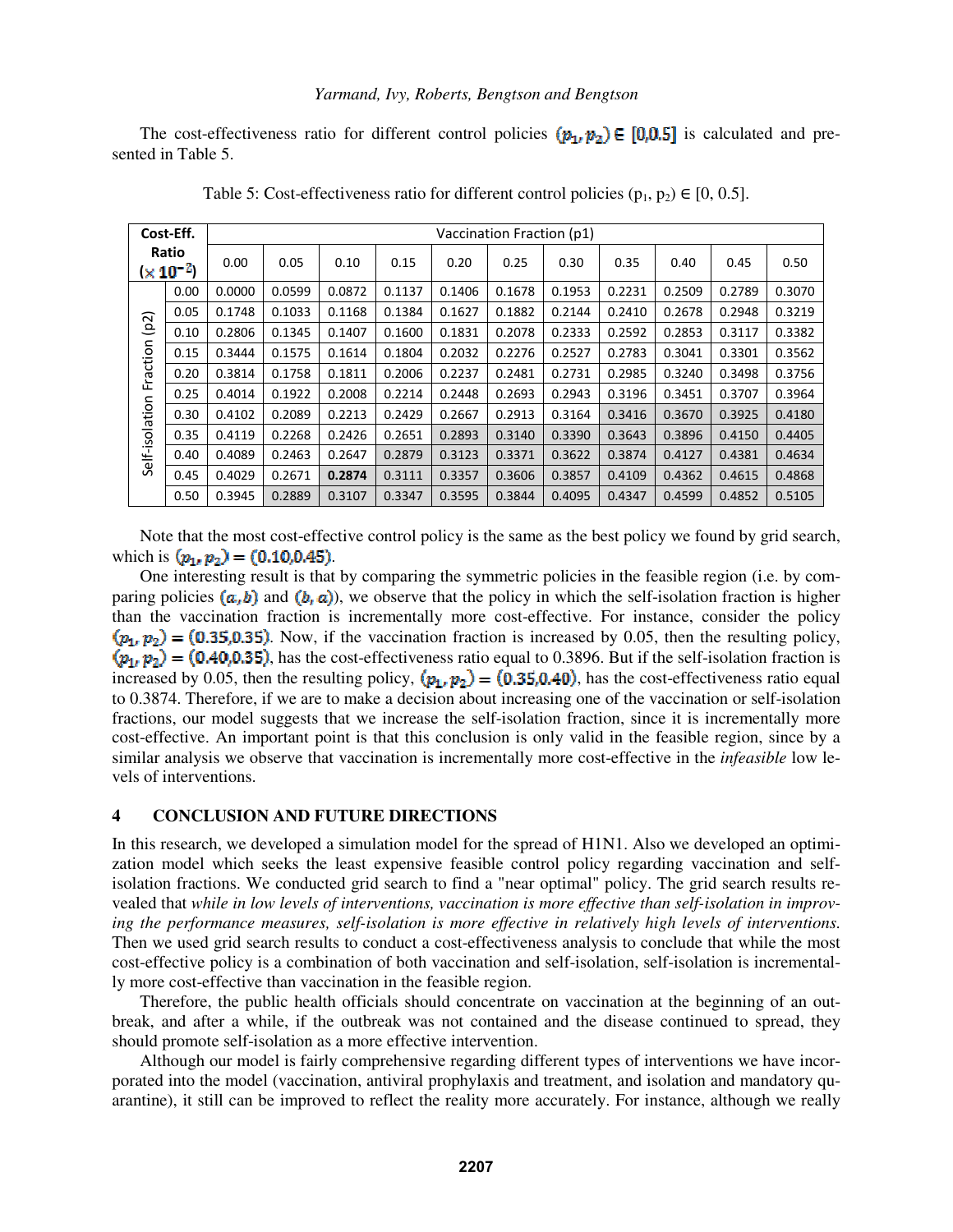dealt with a "nearly" homogeneous population (undergraduate students of the NC State University, all in a similar age group and with similar social behavior), the model can be more general by incorporating non-homogeneity into the model. Another future direction may be introducing a methodology to estimate the key model parameters (e.g. contact rate and infectious period) with or without data. Also the analysis would be more comprehensive if we use different values for cost ratio for the grid search and costeffectiveness analysis. We can define the "effect" in a different way as well. For instance, instead of the percent of the protected population, we can define it as the gap between the attack rate and its maximum acceptable level (which is currently 5%). Furthermore, a more rigorous model would be obtained by considering other costs, such as prophylaxis and treatment costs, which may affect the results of our analysis.

As a final point, note the model we have developed can be used for comparing any two interventions. For instance, with the same methodology, one can compare the effectiveness or cost-effectiveness of vaccination versus antiviral prophylaxis. Also one can examine different isolation policies. For example, the effectiveness and also cost-effectiveness of self-isolation of infectives through promoting self-isolation versus general isolation strategies, such as school closure and limiting social gatherings may be examined and compared.

## **ACKNOWLEDGMENTS**

This research is a part of the North Carolina Preparedness and Emergency Response Research Center (NCPERRC) and was supported by the Centers for Disease Control and Prevention (CDC) Grant 1PO1 TP 000296-01.

# **REFERENCES**

- U.S. Department of Health & Human Services 2007. HHS pandemic influenza plan. Available via <http://www.hhs.gov/pandemicflu/plan/> [accessed January 15, 2010].
- Arino, J., F. Brauer, P. den Driessche, J. Watmough, and J. Wu. 2006. Simple models for containment of a pandemic. *Journal of the Royal Society Interface* 3:453-457.
- Cahill, E., R. Crandall, L. Rude, and A. Sullivan. 2005. Space-time influenza model with demographic, mobility, and vaccine parameters. In *Proceedings of the 5th Annual Hawaii International Conference on Statistics, Mathematics and Related Fields,* Honolulu, Hawaii.
- Cauchemez, S., F. Carrat, C. Viboud, A. Valleron, and P. Boelle. 2004. A Bayesian (MCMC) approach to study transmission of influenza: application to household longitudinal data. *Statistical Medicine*  23:3469-3487.
- Christley, R. M., G. L. Pinchbeck, R. G. Bowers, D. Clancy, N. P. French, R. Bennett, and J. Turner. 2005. Infection in social networks: using network analysis to identify high-risk individuals. *American Journal of Epidemiology* 162:1024-1031.
- Committee on Modeling Community Containment for Pandemic Influenza. 2006. Modeling community containment for pandemic influenza: a letter report. The Institute Of Medicine Of The National Academies.
- Das, T., and A. Savachkin. 2008. A large scale simulation model for assessment of societal risk and development of dynamic mitigation strategies. *IIE Transactions* 40:893-905.
- Ekici, A., P. Keskinocak, and J. L. Swann. 2008. Pandemic influenza response. In *Proceedings of the Winter Simulation Conference,* 1592-1600. Miami, FL.
- Eubank, S., H. Guclu, V. Kumar, M. Marathe, A. Srinivasan, Z. Toroczkai, and N. Wang. 2004. Modelling disease outbreaks in realistic urban social networks. *Nature* 429:180-184.
- Fedson, D., and S. Hant. 2003. Pandemic influenza and the global vaccine supply. *Clinical Infectious Diseases* 36:1552-1561.
- Ferguson, N. M., D. A. T. Cummings, C. Fraser, J. C. Cajka, P. C. Cooley, and D. S. Burke. 2006. Strategies for mitigating an influenza pandemic. *Nature* 442:448-452.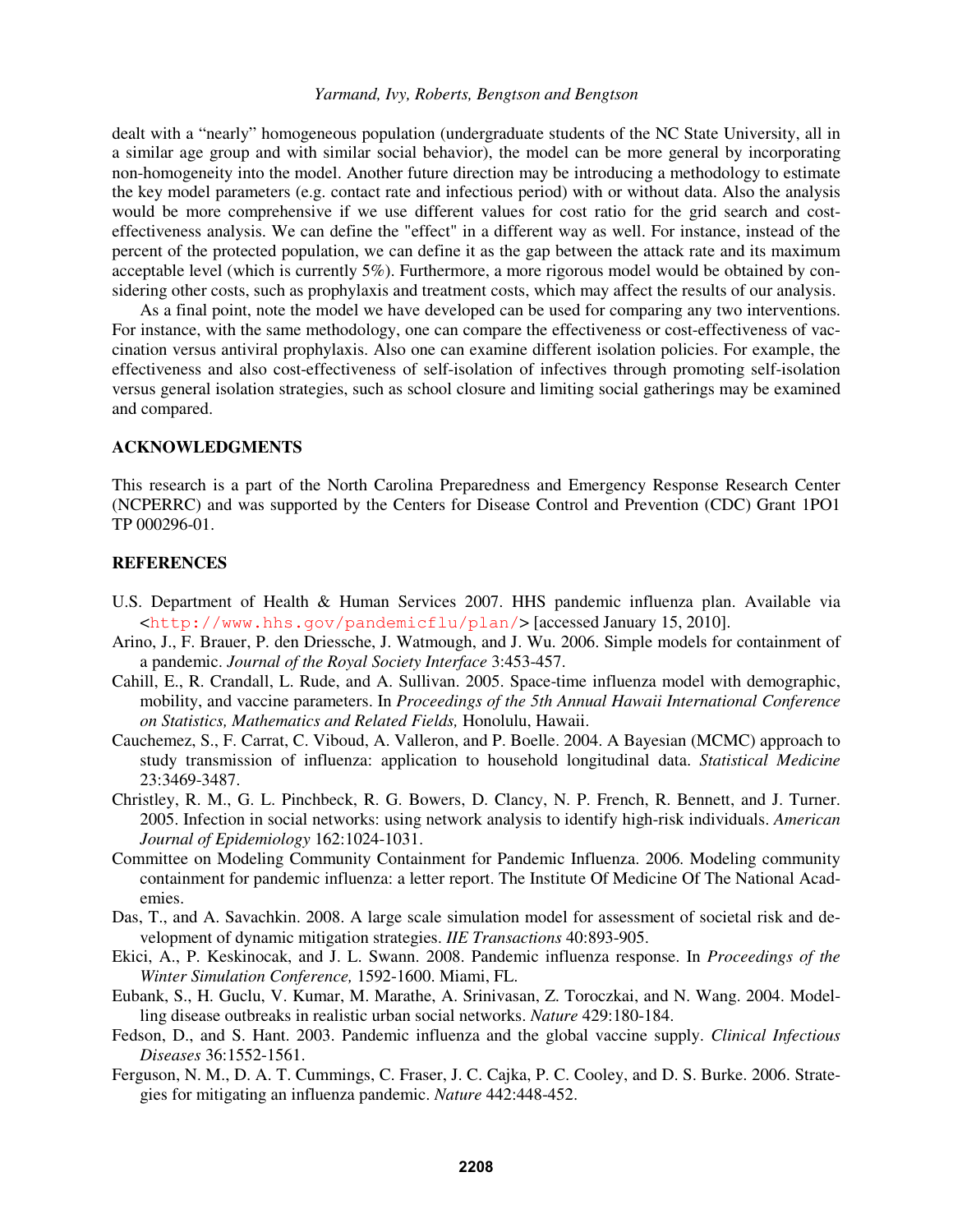- Ferguson, N. M., D. Cummings, S. Cauchemez, C. Fraser, S. Riley, M. Aronrag, S. Lamsirithaworn, and D. Burke. 2005. Strategies for containing an emerging influenza pandemic in southeast Asia. *Nature*  437:209-214.
- Fraser, C., C. A. Donnelly, S. Cauchemez, and et al. 2009. Pandemic potential of a strain of influenza A(H1N1): early findings. *Science* 324:1557-1561.
- Germann, T., K. Kadau, I. M. Longini, and C. V. 2006. Mitigation strategies for pandemic influenza in the United States. *PNAS* 103:5935-5940.
- Gibbs, W. W., and C. Soares. 2005. Preparing for a pandemic. *Scientific American* 293:44-54.
- Glass, R., W. Beyeler, and H. Min. 2006. Targeted social distancing design for pandemic influenza. *Emerging Infectious Diseases* 12:1671-1681.
- Halloran, M. E., N. M. Ferguson, S. Eubank, and I. M. Longini. 2008. Modeling targeted layered containment of an influenza pandemic in the United States. *PNAS* 105:4639-4644.
- Hethcote, H. W. 2000. The mathematics of infectious diseases. *SIAM Review* 42:599-653.
- Hethcote, H. W., and P. Waltman. 1973. Optimal vaccination schedules in a deterministic epidemic model. *Math Biosci* 18:365-381.
- Longini, I. M., and J. S. Koopman. 1982. Household and community transmission parameters from final distributions of infections in households. *Biometrics* 38:115-126.
- Longini, I. M., A. Nizam, X. Shufu, K. Ungchusak, W. Hanshaoworakul, D. Cummings, and M. E. Halloran. 2005. Containing pandemic influenza at the source. *Science* 309:1083-1087.
- Madhav, N. AIR Worldwide Corporation 2009. Virulence and spread of the novel A(H1N1) strain. Available via <http://www.air-worldwide.com/PublicationsItem.aspx?id=17232> .
- Nishiura, H., N. Wilson, and M. G. Baker. 2009. Estimating the reproduction number of the novel influenza A virus (H1N1) in a southern hemisphere setting: preliminary estimate in New Zealand. *The New Zealand Medical Journal* 122:73-77.
- Wu, J. T., S. Riley, C. Fraser, and G. Leung. 2006. Reducing the impact of the next influenza pandemic using household-based public health interventions. *PLoS Medicine* 3:1532-1540.
- Yarmand, H., J. S. Ivy, and S. D. Roberts. 2010. A simulation-based analysis of different control policies for H1N1. In *Proceedings of the Industrial Engineering Research Conference (IERC 2010),* Cancun, Mexico.

# **AUTHOR BIOGRAPHIES**

**HAMED YARMAND** is a PhD student in Operations Research in the Edward P. Fitts Department of Industrial and Systems Engineering at North Carolina State University. He received his Bachelor of Science degree in Industrial Engineering in 2008 at Sharif University of Technology in Tehran, Iran. He received his Master of Science degree in Operations Research in 2010 at North Carolina State University. His research interests include computer simulation, control theory, disease modeling, and applied game theory. His email address is <hyarman@ncsu.edu>.

**JULIE S. IVY** is an assistant professor in the Edward P. Fitts Department of Industrial and Systems Engineering at North Carolina State University. Her primary research interests are in the mathematical modeling of stochastic dynamic systems with emphasis on statistics and decision analysis as applied to health care, manufacturing, and service environments. The focus of her research is decision making under conditions of uncertainty with the objective of improving the decision quality. Her email address is <jsivy@ncsu.edu>.

**STEPHEN D. ROBERTS** is a Doug Allison Distinguished Professor in the Edward P. Fitts Department of Industrial and Systems Engineering at North Carolina State University. His research interests include simulation modeling methodology and the simulation modeling of medical and health care decisions. His email address is <roberts@ncsu.edu>.